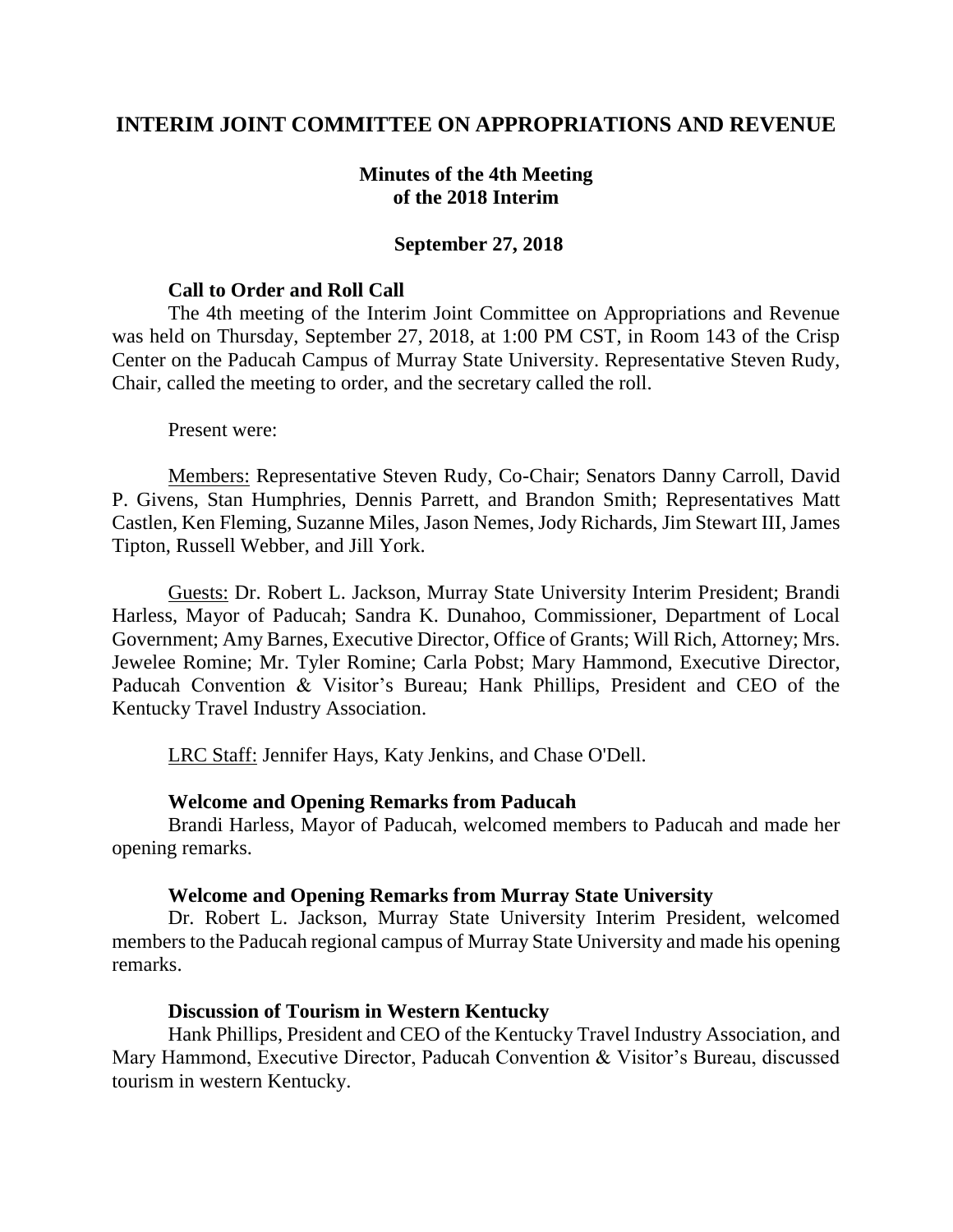Mr. Phillips presented the Kentucky Economic Engine Award to McCracken County.

Mr. Phillips testified that Kentucky's travel and tourism industry is a \$15 billion industry that provides over 196,000 jobs. Tourism in McCracken County has an economic impact of more than \$367 million; tourism supports 3,000 jobs.

Mary Hammond testified that tourism and economic development go hand-in-hand. Paducah is a UNESCO Creative City. UNESCO Creative Cities are built on culture, creativity, and innovation. Paducah follows the sustainable development goals of the UNESCO Creative Cities program.

# **Discussion of Air Ambulances**

Jewelee Romine, Tyler Romine, and Carla Pobst discussed air ambulances.

Mr. Romine testified that he and Mrs. Romine received a bill from Rocky Mountain Holdings for \$64,999 a few months after their son's air ambulance flight. Mr. Romine stated that a few months later Anthem Blue Cross Blue Shield sent the family a \$10,000 check to pay to Rocky Mountain Holdings. Rocky Mountain Holdings filed an appeal after Anthem Blue Cross Blue Shield only offered to pay \$10,000. Anthem declined the appeal because it did not have a contract with Rocky Mountain Holdings. The Romines filed an appeal that was also declined and, thus, they have a \$54,000 bill.

Carla Pobst testified that Rocky Mountain Holdings billed her for \$59,999 after her daughter's air ambulance flight. Anthem Blue Cross Blue Shield sent her a check for \$18,148.51, which she then sent to Rocky Mountain Holdings. She was told that she would owe \$41,850.49.

Ms. Pobst testified that there is no in-network provider of air ambulance flights in Kentucky. Air ambulance flights are not regulated like health vehicle ambulances.

Senator Humphries stated that there is no simple fix for the air ambulance issue.

Senator Parrett said that the legislative body needs to address the cost of air ambulances and when they can fly patients.

In response to questions from Senator Carroll, Mr. Romine testified that purchasing an area provider's insurance would not have helped him because that particular company was not used. The company that flew him was based out of Indiana. The issue stemmed from not being made aware that his flight would not be insured beforehand. Ms. Pobst testified that there are no in-network air evac providers in Kentucky. She did not know about insurance for air ambulance flights until after her flight.

Committee meeting materials may be accessed online at http://www.lrc.ky.gov/CommitteeMeetingDocuments/10